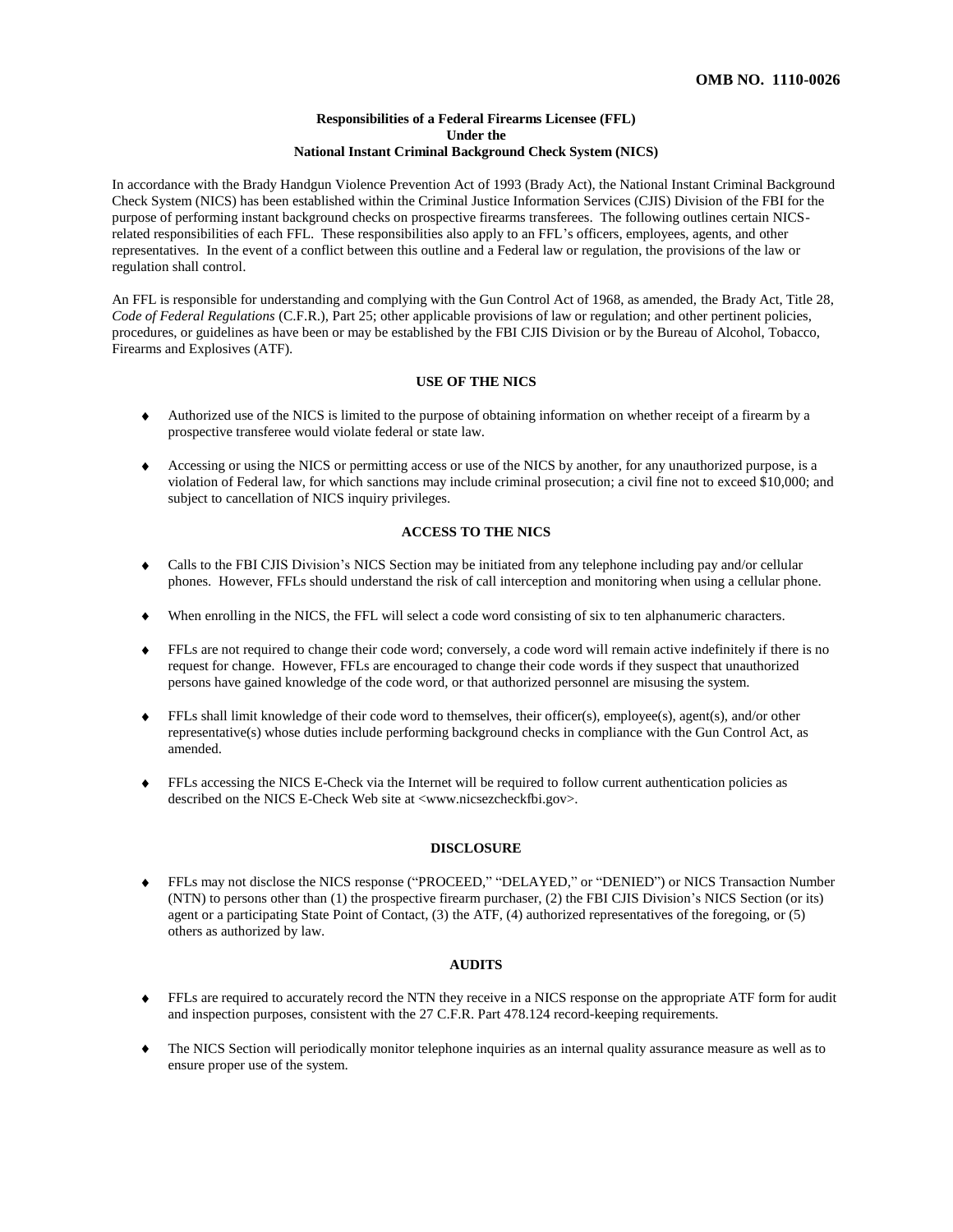#### **FFL DATA INTEGRITY**

The FFL shall notify the NICS Section of changes in contact information, such as contact hours, telephone number, e-mail address, or mailing address.

#### **INDIVIDUALS REQUESTING NICS CHECKS ON THE FFL'S BEHALF**

Individuals requesting NICS checks on the FFL's behalf (including FFL officers, employees, agents, and/or other  $\bullet$ representatives) shall understand and agree to abide by the security guidelines outlined herein. Appendix A is provided as a tool that FFLs may use to document such an individual's acknowledgment.

------------------------------------------------------------------------------------------------------------------------------------------------------------ A person is not required to respond to any collection of information unless it displays a currently valid OMB control number. The FBI has created the FFL Officer/Employee Acknowledgment of Responsibilities so that it is easily understood and requires the least possible burden on you to provide us with information. The reporting burden for collection of information on the FFL Officer/Employee Acknowledgment of Responsibilities Form is computed as: (1) learning about the documents, three minutes; and (2) completing the FFL Officer/Employee Acknowledgment of Responsibilities Form, two minutes, for an estimated average of five minutes per response. If you have comments regarding the accuracy of the estimates, or suggestions for making this form simpler, you can write the Federal Bureau of Investigation, CJIS Division, NICS Section, P.O. Box 4278, Clarksburg, West Virginia 26302-4278.

**Privacy Act Statement**: Pursuant to the Privacy Act of 1974, 5 United States Code 552a, we are providing the following information regarding this collection of information. The authority under which this information is being collected is the Brady Handgun Violence Prevention Act (Public Law 103-159) and 28 C.F.R. Part 25. The principal purposes for which the information will be used are to enroll an FFL into the NICS, log a user onto the NICS E-Check, and identify FFLs that submit NICS checks. The information collected may be shared with other government agencies for authorized purposes and with certain other persons and entities for other purposes as provided for in the most recently published routine uses for the NICS (Justice/FBI-018). The form requests both mandatory and optional information. If you omit mandatory information, we may not be able to process your request.